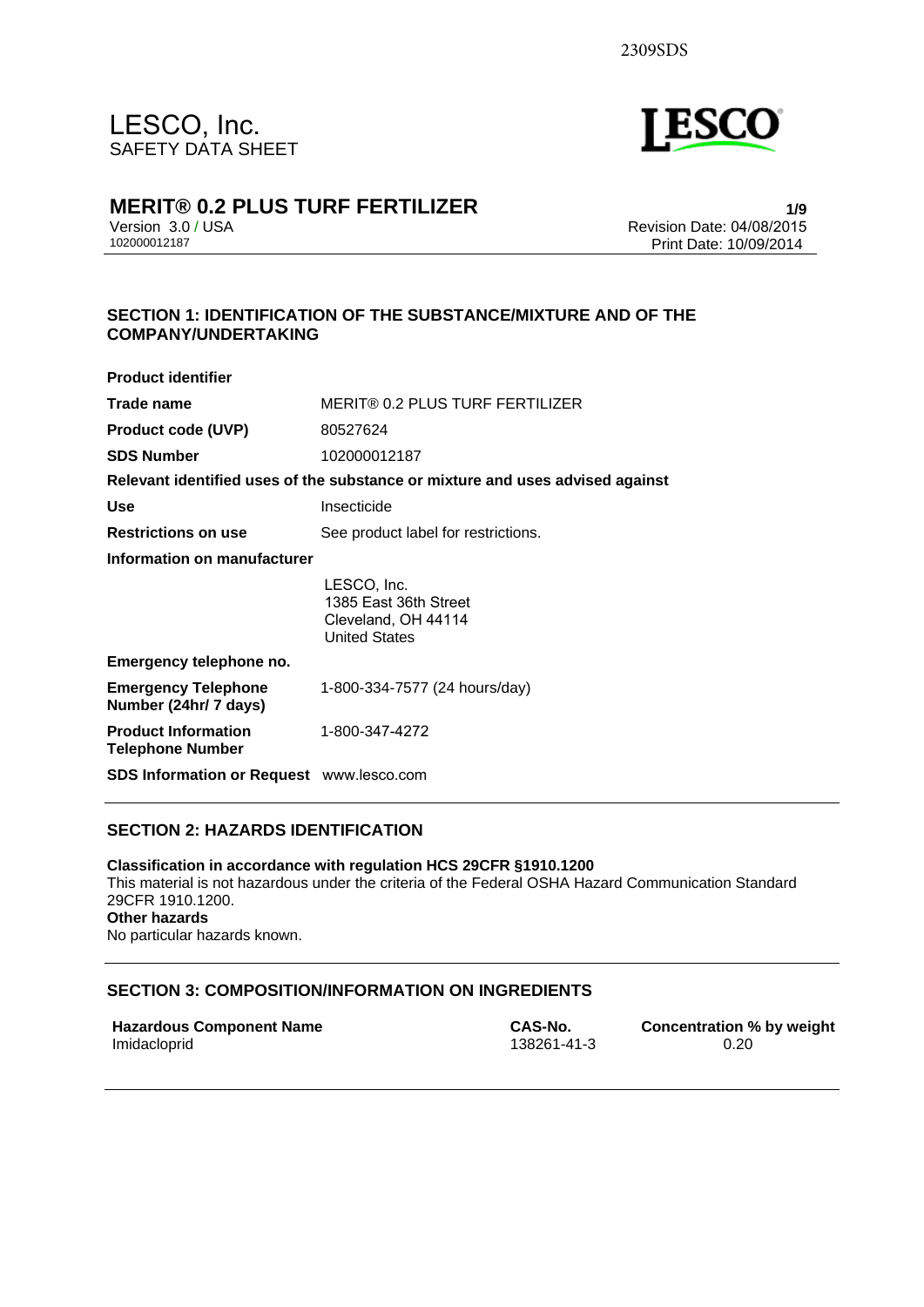

Version 3.0 / USA 102000012187

**2/9** Revision Date: 04/08/2015 Print Date: 10/09/2014

### **SECTION 4: FIRST AID MEASURES**

| <b>Description of first aid measures</b>                                   |                                                                                                                                                                                                                                                                                                           |  |
|----------------------------------------------------------------------------|-----------------------------------------------------------------------------------------------------------------------------------------------------------------------------------------------------------------------------------------------------------------------------------------------------------|--|
| <b>General advice</b>                                                      | When possible, have the product container or label with you when<br>calling a poison control center or doctor or going for treatment.                                                                                                                                                                     |  |
| <b>Inhalation</b>                                                          | Move to fresh air. If person is not breathing, call 911 or an ambulance,<br>then give artificial respiration, preferably mouth-to-mouth if possible. Call<br>a physician or poison control center immediately.                                                                                            |  |
| <b>Skin contact</b>                                                        | Take off contaminated clothing and shoes immediately. Wash off<br>immediately with plenty of water for at least 15 minutes. Call a physician<br>or poison control center immediately.                                                                                                                     |  |
| Eye contact                                                                | Hold eye open and rinse slowly and gently with water for 15-20 minutes.<br>Remove contact lenses, if present, after the first 5 minutes, then<br>continue rinsing eye. Call a physician or poison control center<br>immediately.                                                                          |  |
| Ingestion                                                                  | Call a physician or poison control center immediately. Rinse out mouth<br>and give water in small sips to drink. DO NOT induce vomiting unless<br>directed to do so by a physician or poison control center. Never give<br>anything by mouth to an unconscious person. Do not leave victim<br>unattended. |  |
|                                                                            | Most important symptoms and effects, both acute and delayed                                                                                                                                                                                                                                               |  |
| <b>Symptoms</b>                                                            | To date no symptoms are known.                                                                                                                                                                                                                                                                            |  |
| Indication of any immediate medical attention and special treatment needed |                                                                                                                                                                                                                                                                                                           |  |
| <b>Treatment</b>                                                           | Appropriate supportive and symptomatic treatment as indicated by the<br>patient's condition is recommended. There is no specific antidote.                                                                                                                                                                |  |

### **SECTION 5: FIREFIGHTING MEASURES**

| <b>Extinguishing media</b>                                  |                                                                                                                                  |
|-------------------------------------------------------------|----------------------------------------------------------------------------------------------------------------------------------|
| <b>Suitable</b>                                             | Water, Carbon dioxide (CO2), Dry chemical, Foam                                                                                  |
| Unsuitable                                                  | None known.                                                                                                                      |
| Special hazards arising<br>from the substance or<br>mixture | Dangerous gases are evolved in the event of a fire.                                                                              |
| <b>Advice for firefighters</b>                              |                                                                                                                                  |
| <b>Special protective</b><br>equipment for fire-fighters    | Firefighters should wear NIOSH approved self-contained breathing<br>apparatus and full protective clothing.                      |
| <b>Further information</b>                                  | Keep out of smoke. Fight fire from upwind position. Do not allow run-off<br>from fire fighting to enter drains or water courses. |
| <b>Flash point</b>                                          | not applicable                                                                                                                   |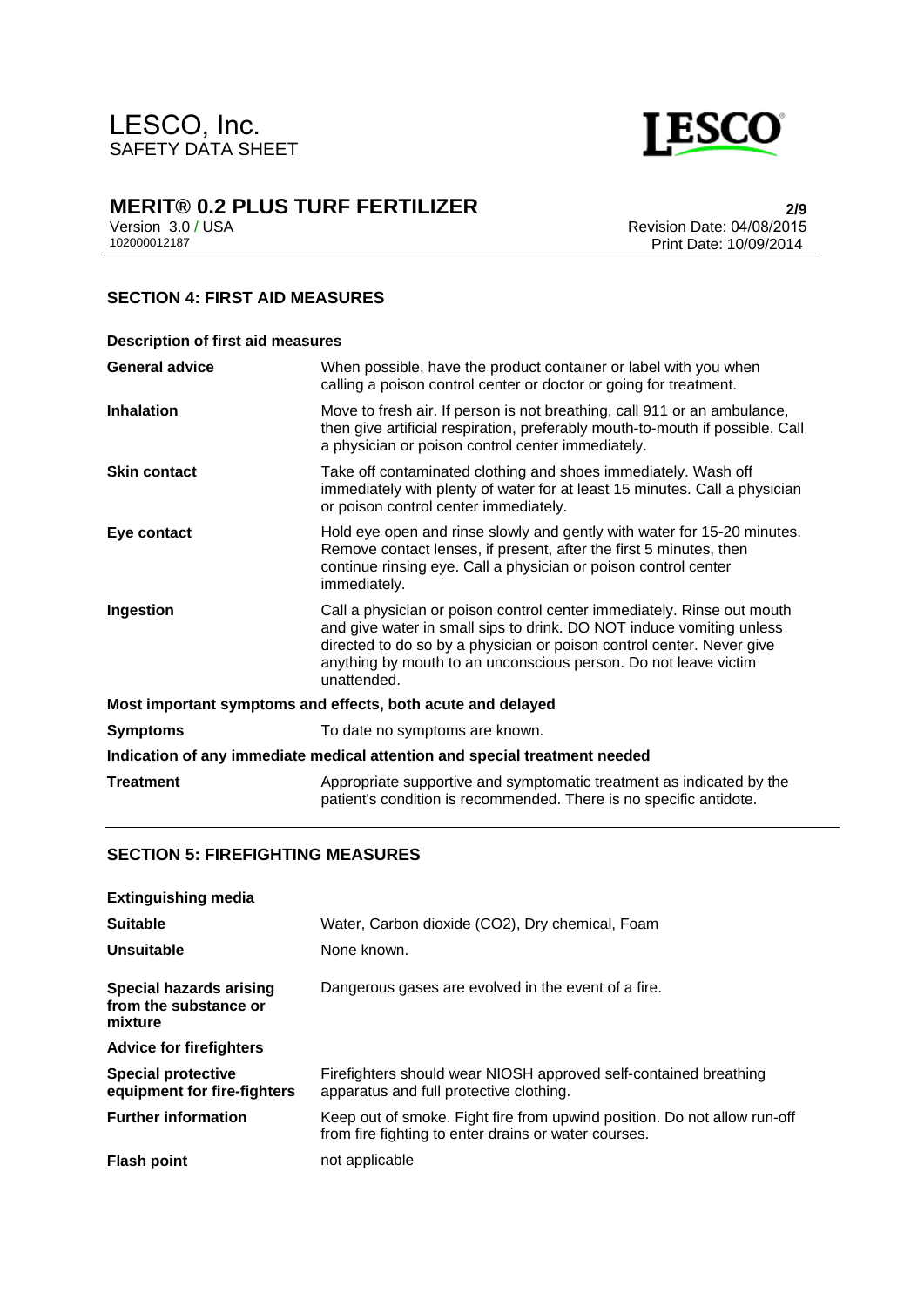

Version 3.0 / USA 102000012187

**3/9** Revision Date: 04/08/2015 Print Date: 10/09/2014

# **Autoignition temperature** no data available **Lower explosion limit** not applicable **Upper explosion limit** not applicable **Explosivity** no data available

### **SECTION 6: ACCIDENTAL RELEASE MEASURES**

|                                                       | Personal precautions, protective equipment and emergency procedures                                                                                                                 |
|-------------------------------------------------------|-------------------------------------------------------------------------------------------------------------------------------------------------------------------------------------|
| <b>Precautions</b>                                    | Avoid contact with spilled product or contaminated surfaces. Isolate<br>hazard area. Keep unauthorized people away. Do not breathe dust.<br>Avoid dust formation.                   |
| Methods and materials for containment and cleaning up |                                                                                                                                                                                     |
| Methods for cleaning up                               | Sweep up or vacuum up spillage and collect in suitable container for<br>disposal. Clean contaminated surface thoroughly. Flush with water.                                          |
| Additional advice                                     | Do not allow to enter soil, waterways or waste water canal.                                                                                                                         |
| <b>Reference to other sections</b>                    | Information regarding safe handling, see section 7.<br>Information regarding personal protective equipment, see section 8.<br>Information regarding waste disposal, see section 13. |

### **SECTION 7: HANDLING AND STORAGE**

### **Precautions for safe handling**

| Advice on safe handling                                 | Handle and open container in a manner as to prevent spillage. Use only<br>in area provided with appropriate exhaust ventilation.                                                                                                                                                                                                                                                                                                              |
|---------------------------------------------------------|-----------------------------------------------------------------------------------------------------------------------------------------------------------------------------------------------------------------------------------------------------------------------------------------------------------------------------------------------------------------------------------------------------------------------------------------------|
| <b>Hygiene measures</b>                                 | Wash hands thoroughly with soap and water after handling and before<br>eating, drinking, chewing gum, using tobacco, using the toilet or<br>applying cosmetics.<br>Remove Personal Protective Equipment (PPE) immediately after<br>handling this product. Before removing gloves clean them with soap and<br>water. Remove soiled clothing immediately and clean thoroughly before<br>using again. Wash thoroughly and put on clean clothing. |
|                                                         | Conditions for safe storage, including any incompatibilities                                                                                                                                                                                                                                                                                                                                                                                  |
| <b>Requirements for storage</b><br>areas and containers | Store in a cool, dry place and in such a manner as to prevent cross<br>contamination with other crop protection products, fertilizers, food, and<br>feed. Store in original container and out of the reach of children,<br>preferably in a locked storage area.                                                                                                                                                                               |
| Advice on common storage                                | Keep away from food, drink and animal feedingstuffs.                                                                                                                                                                                                                                                                                                                                                                                          |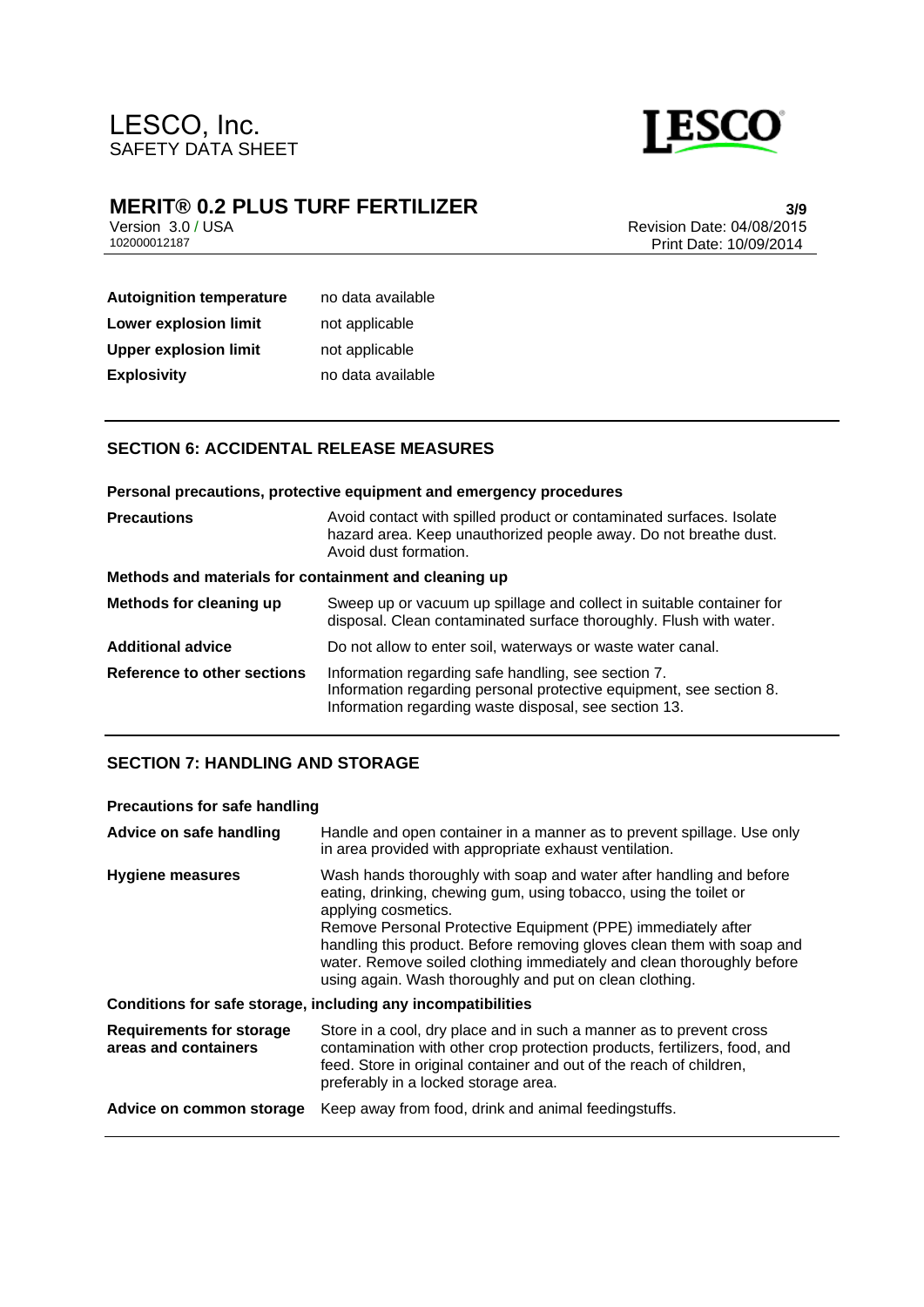

Version 3.0 / USA 102000012187

**4/9** Revision Date: 04/08/2015 Print Date: 10/09/2014

### **SECTION 8: EXPOSURE CONTROLS/PERSONAL PROTECTION**

#### **Control parameters**

| <b>Components</b> | CAS-No.     | <b>Control parameters</b>        | <b>Update</b> | <b>Basis</b> |
|-------------------|-------------|----------------------------------|---------------|--------------|
| Imidacloprid      | 138261-41-3 | 5 <sub>ug</sub> /m3<br>(AN ESL)  | 07 2011       | TX ESL       |
| Imidacloprid      | 138261-41-3 | 50 <sub>ug</sub> /m3<br>(ST ESL) | 07 2011       | TX ESL       |
| Imidacloprid      | 138261-41-3 | $0.7$ mg/m $3$<br>(TWA)          |               | OES BCS*     |

\*OES BCS: Internal Bayer CropScience "Occupational Exposure Standard"

#### **Exposure controls**

#### **Personal protective equipment**

In normal use and handling conditions please refer to the label and/or leaflet. In all other cases the following recommendations would apply.

| <b>Respiratory protection</b>      | When respirators are required, select NIOSH approved equipment<br>based on actual or potential airborne concentrations and in<br>accordance with the appropriate regulatory standards and/or industry<br>recommendations. |
|------------------------------------|---------------------------------------------------------------------------------------------------------------------------------------------------------------------------------------------------------------------------|
| <b>Hand protection</b>             | Chemical resistant nitrile rubber gloves                                                                                                                                                                                  |
| Eye protection                     | Safety glasses with side-shields                                                                                                                                                                                          |
| Skin and body protection           | Wear long-sleeved shirt and long pants and shoes plus socks.                                                                                                                                                              |
| <b>General protective measures</b> | Follow manufacturer's instructions for cleaning/maintaining PPE. If<br>no such instructions for washables, use detergent and warm/tepid<br>water.<br>Keep and wash PPE separately from other laundry.                     |

### **SECTION 9. PHYSICAL AND CHEMICAL PROPERTIES**

| Appearance                                              | various, depending on coloration |
|---------------------------------------------------------|----------------------------------|
| <b>Physical State</b>                                   | granular                         |
| Odor                                                    | mild                             |
| <b>Odour Threshold</b>                                  | no data available                |
| рH                                                      | not applicable                   |
| <b>Vapor Pressure</b>                                   | not applicable                   |
| Vapor Density (Air = 1)                                 | not applicable                   |
| <b>Evapouration rate</b>                                | not applicable                   |
| <b>Boiling Point</b><br><b>Melting / Freezing Point</b> | not applicable<br>not applicable |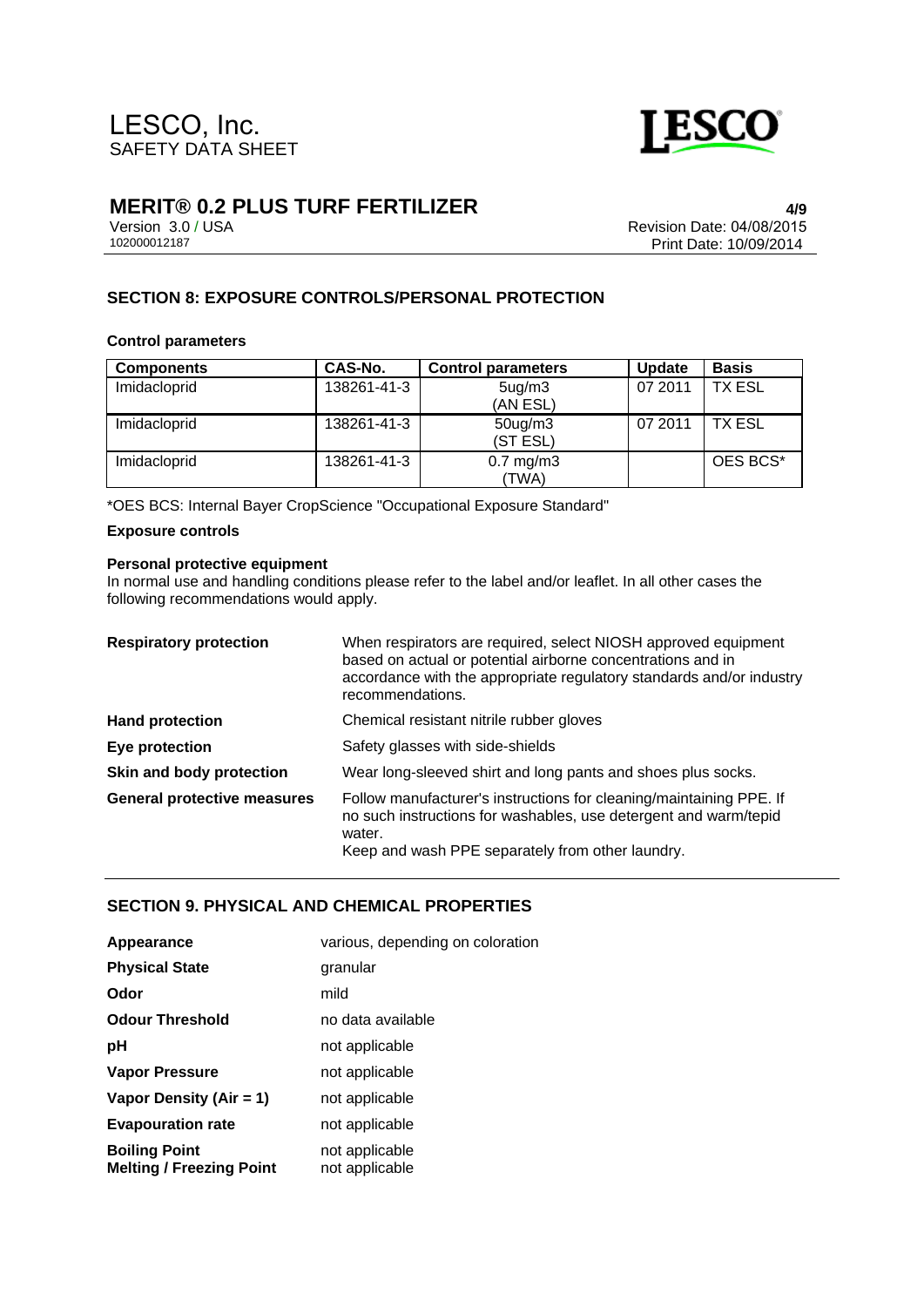

# **MERIT® 0.2 PLUS TURF FERTILIZER**

Version 3.0 / USA 102000012187

**5/9** Revision Date: 04/08/2015 Print Date: 10/09/2014

| <b>Water solubility</b>                           | soluble           |
|---------------------------------------------------|-------------------|
| <b>Minimum Ignition Energy</b>                    | no data available |
| <b>Decomposition</b><br>temperature               | no data available |
| <b>Partition coefficient: n-</b><br>octanol/water | no data available |
| <b>Viscosity</b>                                  |                   |
|                                                   | not applicable    |
| <b>Flash point</b>                                | not applicable    |
| <b>Autoignition temperature</b>                   | no data available |
| Lower explosion limit                             | not applicable    |
| <b>Upper explosion limit</b>                      | not applicable    |
| <b>Explosivity</b>                                | no data available |

### **SECTION 10: STABILITY AND REACTIVITY**

| <b>Reactivity</b>                            |                                                                    |
|----------------------------------------------|--------------------------------------------------------------------|
| <b>Thermal decomposition</b>                 | no data available                                                  |
| <b>Chemical stability</b>                    | Stable under normal conditions.                                    |
| <b>Possibility of hazardous</b><br>reactions | No dangerous reaction known under conditions of normal use.        |
| <b>Conditions to avoid</b>                   | Heat, flames and sparks.                                           |
| Incompatible materials                       | no data available                                                  |
| <b>Hazardous decomposition</b><br>products   | No decomposition products expected under normal conditions of use. |

### **SECTION 11: TOXICOLOGICAL INFORMATION**

| <b>Exposure routes</b>               | Skin Absorption, Skin contact, Eye contact, Ingestion   |  |
|--------------------------------------|---------------------------------------------------------|--|
| <b>Immediate Effects</b><br>Eye      | Causes eye irritation.                                  |  |
| <b>Skin</b>                          | Harmful if absorbed through skin. May cause irritation. |  |
| Ingestion                            | Harmful if swallowed.                                   |  |
| Information on toxicological effects |                                                         |  |
| <b>Acute oral toxicity</b>           | LD50 (male/female combined rat) $>$ 5,136 mg/kg         |  |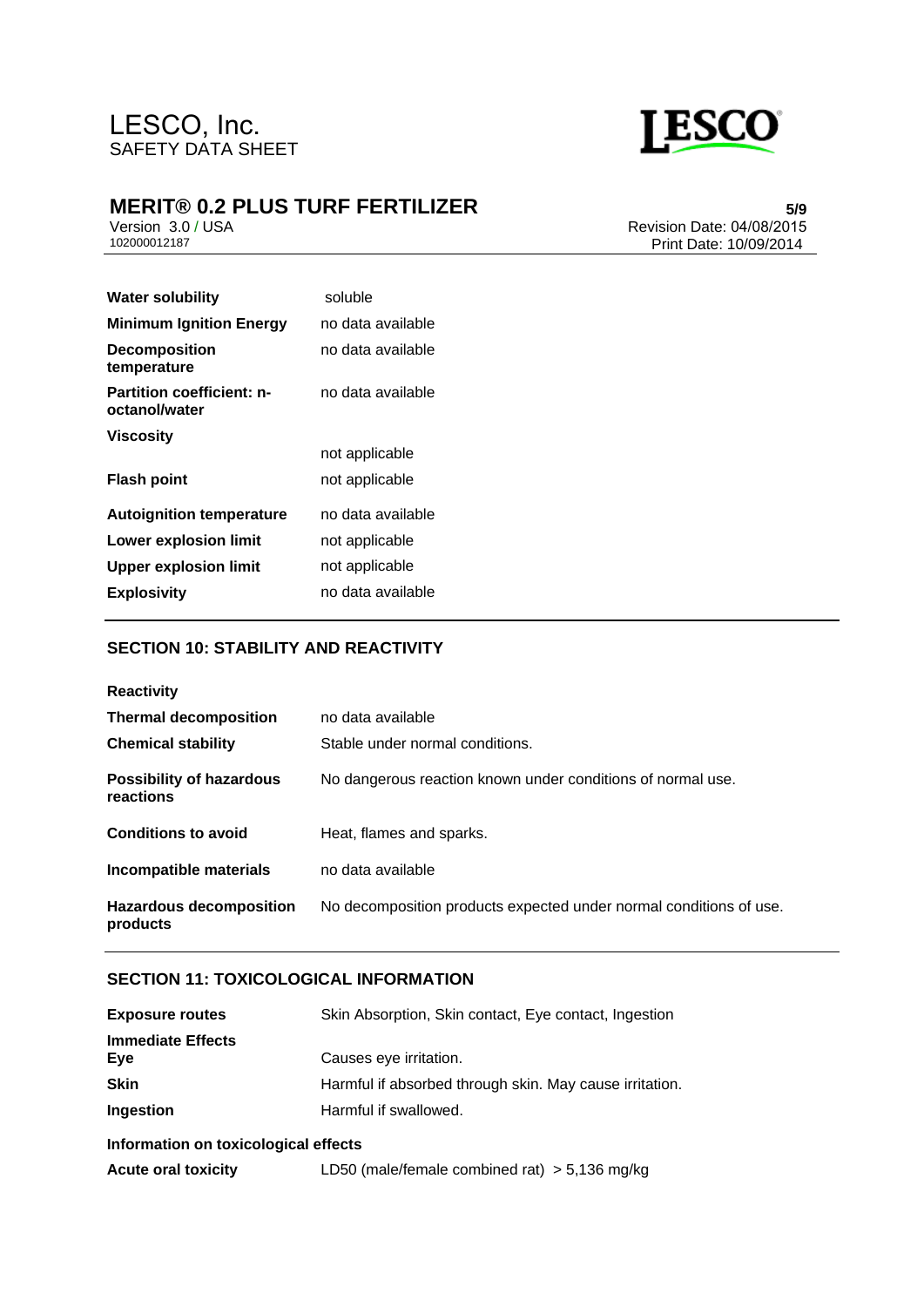

# **MERIT® 0.2 PLUS TURF FERTILIZER**

Version 3.0 / USA 102000012187

**6/9** Revision Date: 04/08/2015 Print Date: 10/09/2014

| <b>Acute inhalation toxicity</b> | LC50 (male/female combined rat) $> 5.016$ mg/l<br>Exposure time: 4 h<br>(actual)<br>Determined in the form of dust.                                  |
|----------------------------------|------------------------------------------------------------------------------------------------------------------------------------------------------|
|                                  | LC50 (male/female combined rat) $>$ 20 mg/l<br>Exposure time: 1 h<br>(actual)<br>Determined in the form of dust.<br>Extrapolated from the 4 hr LC50. |
| <b>Acute dermal toxicity</b>     | LD50 (male/female combined rat) $>$ 2,000 mg/kg                                                                                                      |
| <b>Skin irritation</b>           | Mild skin irritation. (rabbit)                                                                                                                       |
| Eye irritation                   | Mild eye irritation. (rabbit)                                                                                                                        |
| <b>Sensitisation</b>             | Non-sensitizing. (guinea pig)                                                                                                                        |

#### **Assessment repeated dose toxicity**

Imidacloprid did not cause specific target organ toxicity in experimental animal studies.

#### **Assessment Mutagenicity**

Imidacloprid was not mutagenic or genotoxic based on the overall weight of evidence in a battery of in vitro and in vivo tests.

#### **Assessment Carcinogenicity**

Imidacloprid was not carcinogenic in lifetime feeding studies in rats and mice.

**ACGIH** 

None.

**NTP** 

None.

**IARC** 

None.

**OSHA** 

None.

#### **Assessment toxicity to reproduction**

Imidacloprid caused reproduction toxicity in a two-generation study in rats only at dose levels also toxic to the parent animals. The reproduction toxicity seen with Imidacloprid is related to parental toxicity.

#### **Assessment developmental toxicity**

Imidacloprid caused developmental toxicity only at dose levels toxic to the dams. The developmental effects seen with Imidacloprid are related to maternal toxicity.

#### **Further information**

Acute toxicity studies have been bridged from a similar formulation(s). The non-acute information pertains to the active ingredient(s).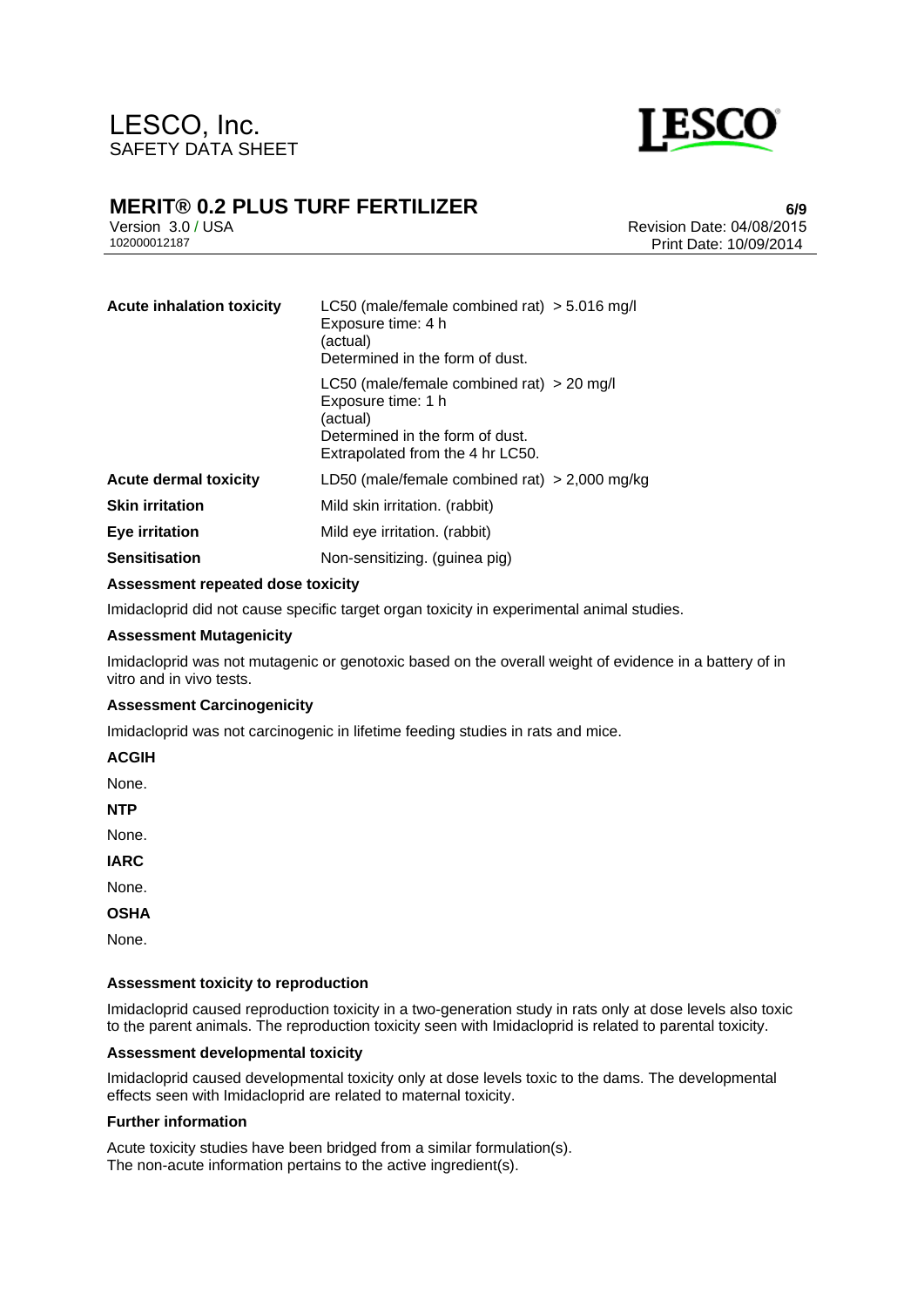

Version 3.0 / USA 102000012187

**7/9** Revision Date: 04/08/2015 Print Date: 10/09/2014

### **SECTION 12: ECOLOGICAL INFORMATION**

| <b>Biodegradability</b>          | Imidacloprid: ; not rapidly biodegradable                                                                                                                                                                                                                                                                                           |
|----------------------------------|-------------------------------------------------------------------------------------------------------------------------------------------------------------------------------------------------------------------------------------------------------------------------------------------------------------------------------------|
| <b>Koc</b>                       | Imidacloprid: Koc: 225                                                                                                                                                                                                                                                                                                              |
| <b>Bioaccumulation</b>           | Imidacloprid: ; Does not bioaccumulate.                                                                                                                                                                                                                                                                                             |
| <b>Mobility in soil</b>          | Imidacloprid: Moderately mobile in soils                                                                                                                                                                                                                                                                                            |
| <b>Environmental precautions</b> | Do not apply directly to water, to areas where surface water is present<br>or to intertidal areas below the mean high water mark.<br>Do not contaminate surface or ground water by cleaning equipment or<br>disposal of wastes, including equipment wash water.<br>Do not allow to get into surface water, drains and ground water. |

### **SECTION 13: DISPOSAL CONSIDERATIONS**

| Waste treatment methods       |                                                                                                                                                                                                                                                                                                          |
|-------------------------------|----------------------------------------------------------------------------------------------------------------------------------------------------------------------------------------------------------------------------------------------------------------------------------------------------------|
| <b>Product</b>                | Follow container label instructions for disposal of wastes generated<br>during use in compliance with the product label.<br>Dispose in accordance with all local, state/provincial and federal<br>regulations.                                                                                           |
| <b>Contaminated packaging</b> | Do not re-use empty containers.<br>Consult state and local regulations regarding the proper disposal of<br>container.<br>Dispose of empty container in a sanitary landfill or by incineration, or, if<br>allowed by State/Provincial and local authorities, by burning.<br>If burned, stay out of smoke. |
| <b>RCRA Information</b>       | Characterization and proper disposal of this material as a special or<br>hazardous waste is dependent upon Federal, State and local laws and<br>are the user's responsibility. RCRA classification may apply.                                                                                            |

### **SECTION 14: TRANSPORT INFORMATION**

According to national and international transport regulations this material is not classified as dangerous goods / hazardous material.

### **SECTION 15: REGULATORY INFORMATION**

**US Federal Regulations TSCA list** None.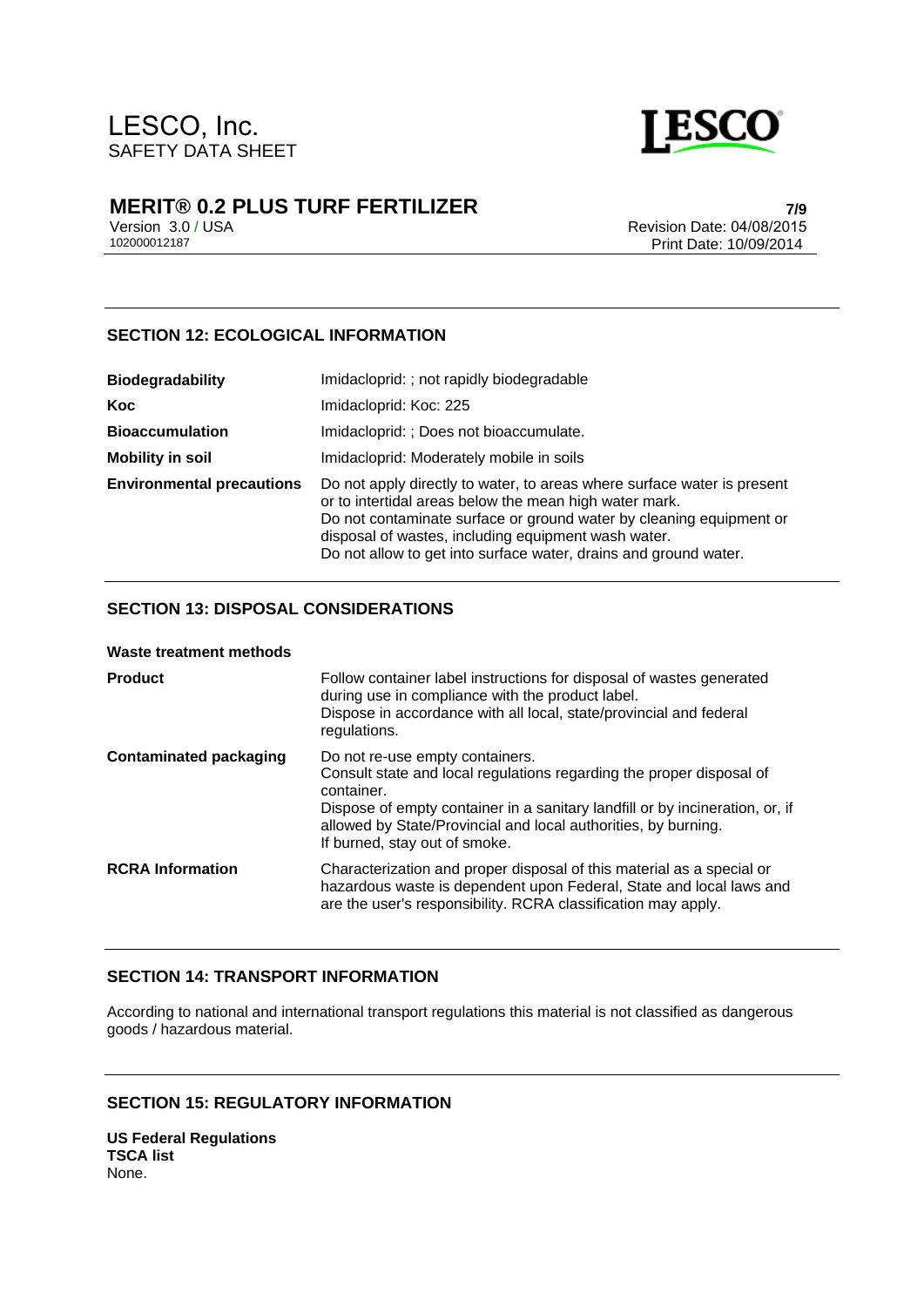

## **MERIT® 0.2 PLUS TURF FERTILIZER**

Version 3.0 / USA 102000012187

**8/9** Revision Date: 04/08/2015 Print Date: 10/09/2014

**US. Toxic Substances Control Act (TSCA) Section 12(b) Export Notification (40 CFR 707, Subpt D)** None. **SARA Title III - Section 302 - Notification and Information** None. **SARA Title III - Section 313 - Toxic Chemical Release Reporting** None. **US States Regulatory Reporting CA Prop65** This product does not contain any substances known to the State of California to cause cancer.

This product does not contain any substances known to the State of California to cause reproductive harm.

**US State Right-To-Know Ingredients** None.

**Canadian Regulations Canadian Domestic Substance List**  None.

**Environmental CERCLA**  None. **Clean Water Section 307 Priority Pollutants**  None. **Safe Drinking Water Act Maximum Contaminant Levels**  None.

#### **EPA/FIFRA Information:**

This chemical is a pesticide product registered by the Environmental Protection Agency and is subject to certain labeling requirements under federal pesticide law. These requirements differ from the classification criteria and hazard information required for safety data sheets, and for workplace labels of non-pesticide chemicals. Following is the hazard information required on the pesticide label:

| Signal word:       | Caution!                                                                                                                                                                       |
|--------------------|--------------------------------------------------------------------------------------------------------------------------------------------------------------------------------|
| Hazard statements: | Harmful if swallowed or absorbed through skin.<br>Causes eye irritation.<br>Avoid contact with skin, eyes and clothing.<br>Wash thoroughly with soap and water after handling. |

**SECTION 16: OTHER INFORMATION**